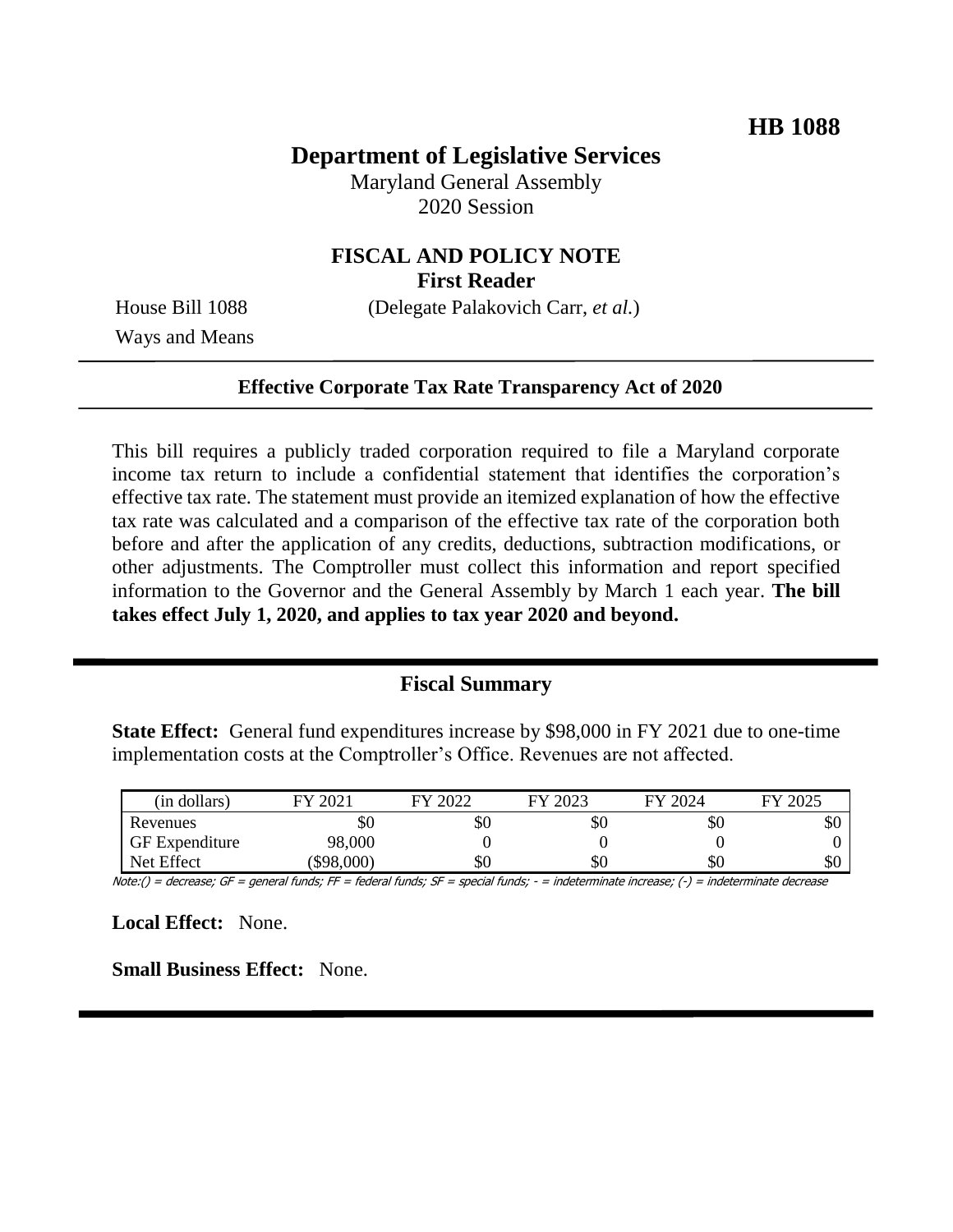## **Analysis**

**Bill Summary:** A publicly traded corporation includes any subsidiary of the corporation. The "effective tax rate" means a percentage that equals the quotient of the State income tax liability of a publicly traded corporation and the book income of the corporation determined in accordance with generally accepted accounting principles and as allocated to the State. The statement required under the bill must be made under oath and signed in the same manner as required for income tax returns and is subject to audit by the Comptroller.

**Current Law:** A corporate income tax rate of 8.25% is applied to a corporation's Maryland taxable income. In general, the Maryland corporate income tax is computed using federal provisions to determine income and deductions.

Every Maryland corporation and every corporation that conducts business within Maryland, including public service companies and financial institutions, are required to pay the corporate income tax. The tax base is the portion of federal taxable income, as determined for federal income tax purposes and adjusted for certain Maryland addition and subtraction modifications, that is allocable to Maryland. Federal taxable income, for this purpose, is the difference between total federal income and total federal deductions (including any special deductions).

The next step is to calculate a corporation's Maryland taxable income. The Maryland taxable income of a corporation that operates wholly within the State is equal to its Maryland modified income. Corporations engaged in multistate operations are required to determine the portion of their modified income attributable to Maryland, based on the amount of their trade or business carried out in Maryland.

Prior to tax year 2018, corporations were generally required to use either a three-factor apportionment formula of payroll, property, and sales, with sales double weighted or, in the case of a manufacturing corporation, a one-factor formula based on sales, referred to as a single sales factor formula. The apportionment factor is then multiplied by the corporation's modified income to determine Maryland taxable income.

Chapters 341 and 342 of 2018 phase in a requirement that all corporations subject to the corporate income tax, with an exception for specified worldwide headquartered companies, use a single sales factor formula to apportion income to the State.

The Maryland tax liability of a corporation equals the Maryland taxable income multiplied by the tax rate, less any tax credits.

HB 1088/ Page 2 **State Expenditures:** General fund expenditures increase by \$98,000 in fiscal 2021, which accounts for the bill's July 1, 2020 effective date. This estimate reflects one-time costs of